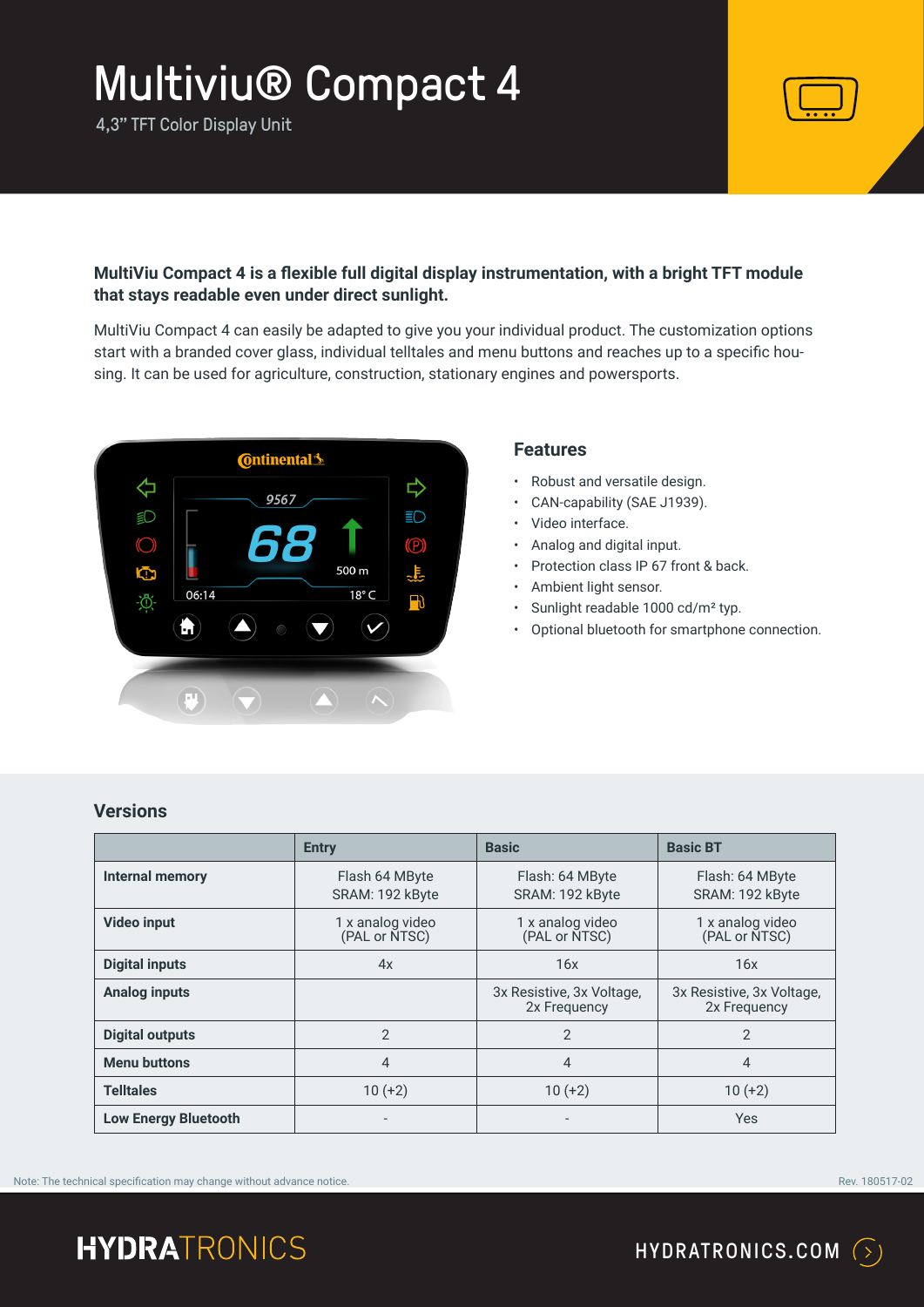4,3" TFT Color Display Unit



#### **Display**

**Type:** TFT LCD with LED backlight. **Size:** 4.3", transmissive. **Resolution:** 480 x 272 pixel, WQVGA, 16:9. **Colors:** 16.7 M. **Brightness:** typ. 1000 cd/m². **Contrast ratio:** typ. 800:1.

#### **Input Devices**

#### **Menu buttons:**

- Button 1: Home.
- Button 2: Up.
- Button 3: Down.
- Button 4: Enter.

#### **Electronics**

#### **Processor plattform:**

- CPU: 32 bit.
- RAM: 192 kByte.
- RTC: Internal calculation.

#### **Power supply:**

- Operating voltage range: 8 ... 32 V DC (Input accuracy is highest at nominal voltage).
- Protection: Short circuit protection.
- Overvoltage protection: 36 V for max. 60 minutes.
- Inverse polarity protection: Up to -28 V DC for max. 60 seconds.
- Current consumption:

| Power mode | Current at 12 Vdc   Current at 24 Vdc |        |
|------------|---------------------------------------|--------|
| l On       | 300 mA                                | 170 mA |
| Off        | 5 m A                                 | l 3 mA |

#### **CAN interfaces**

- 2 x CAN interfaces
	- ISO 11898, CAN-specification 2.0 B active. - Default 250 Kbit/s or 500 Kbit/s.

#### **Inputs:**

4 x digital input (Entry), 16x digital input & 8 analog inputs (Basic, Basic BT):

- Digital: High or Low active, not direct driven.
- Analog resistive: 0 500 Ohm, 10 bit resolution.
- Analog voltage:  $0 5$  Volt, 10 bit resolution.

#### **Outputs:**

- 2 x digital output:
- Short circuit protection: Up to 32 V DC.

#### **Connections**

**Main connector (all variants):** 26 pins Tyco AMP 3-1437290-7.

**2nd Connector (Basic, Basic BT):** 26 pins Tyco AMP 3-1437290-8.

**Video connector:** Video FAKRA connector, "E" coded.

#### **Software**

**Operating system:** OSEK OS.

#### **Application programming:**

- Logic: KIBES-32 logi.CAD.
- Graphical: grADI.
- **Bluetooth:**

Use cases according to GATT Protocol.

- Sensor data:
	- Maximum application throughput up to 250 Kbit/s.
	- Example: Send ODO to smartphone.
	- Forward information to a Cloud.
- Indication:
	- Incoming call number (incl. caller ID).
- Incoming SMS.
- Social network messages.
- Turn by turn navigation: - Indication of turn-by-turn navigation instructions coming from Google Maps navigation app.
- Media:
	- Media player control functions. - Media info.
- Accept or decline calls, no audio routing.

#### **Testing & verification**

#### **CE compliance:**

- ISO 7637-3:2007: Part 3.
- ISO 11452-4:2005: Part 4.

**e-Certificate:** EU Directive 72/245/EWG (Jan-2013).

**Protection level:** IP 67 (front and rear) according to ISO 15003-2006.

**Electrical requirements:** 12 and 24 V according to ISO 16750-2-2010.

#### **Mechanical requirements:**

- Mechanical shock: Level 2 according to ISO 15003- 2006.
- Random vibration: Class A according to JASO D001- 94.

#### **Climate requirements:**

- Operating temperature: -30 +75°C.
- Storage temperature: -40 +85°C.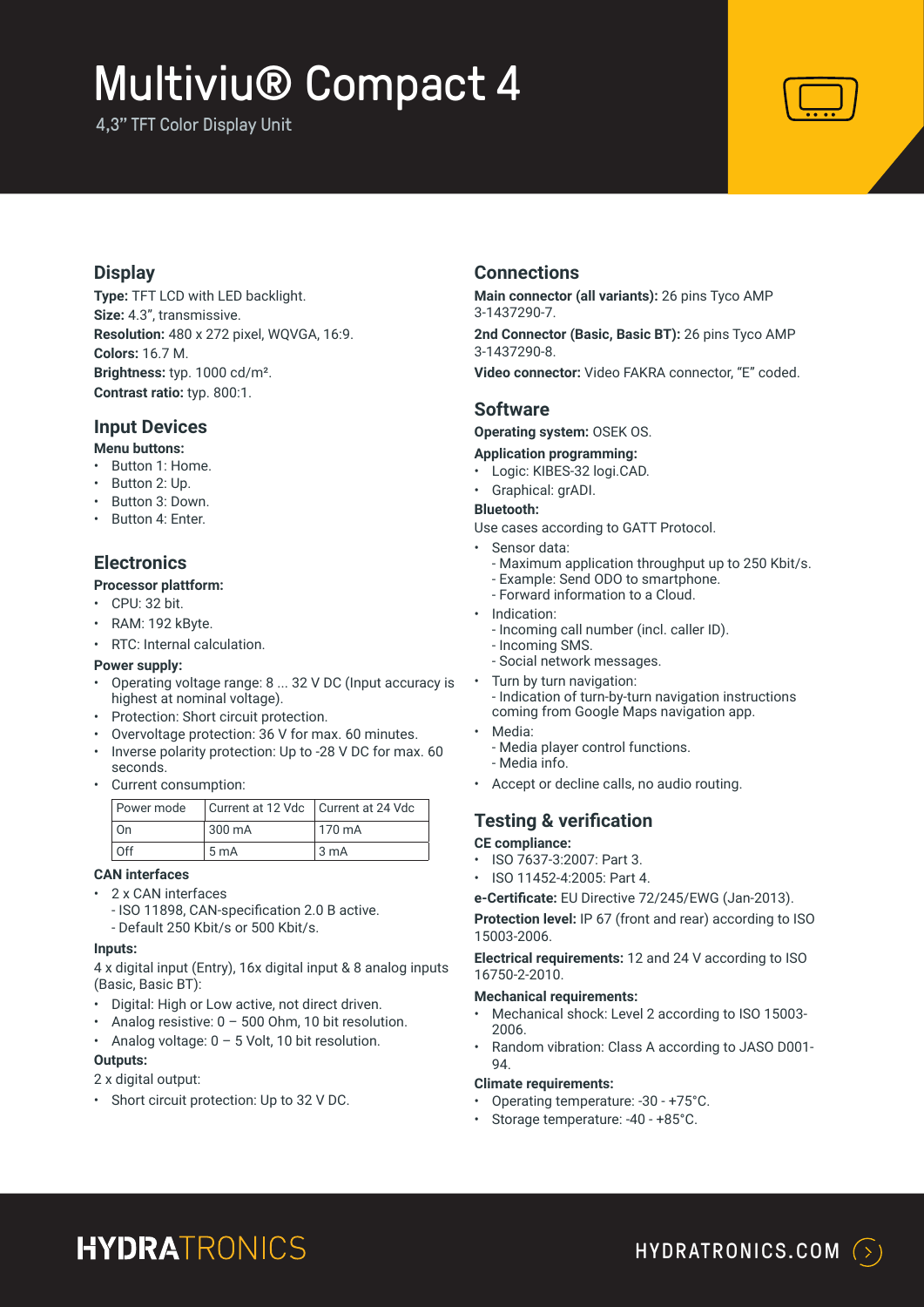4,3" TFT Color Display Unit

#### **Product details**



### **Ordering information**

| Model                       | Part-no.  |
|-----------------------------|-----------|
| MultiViu®Compact 4 Entry    | 10025C4E  |
| MultiViu®Compact 4 Basic    | 10025C4B  |
| MultiViu®Compact 4 Basic BT | 10025C4BT |